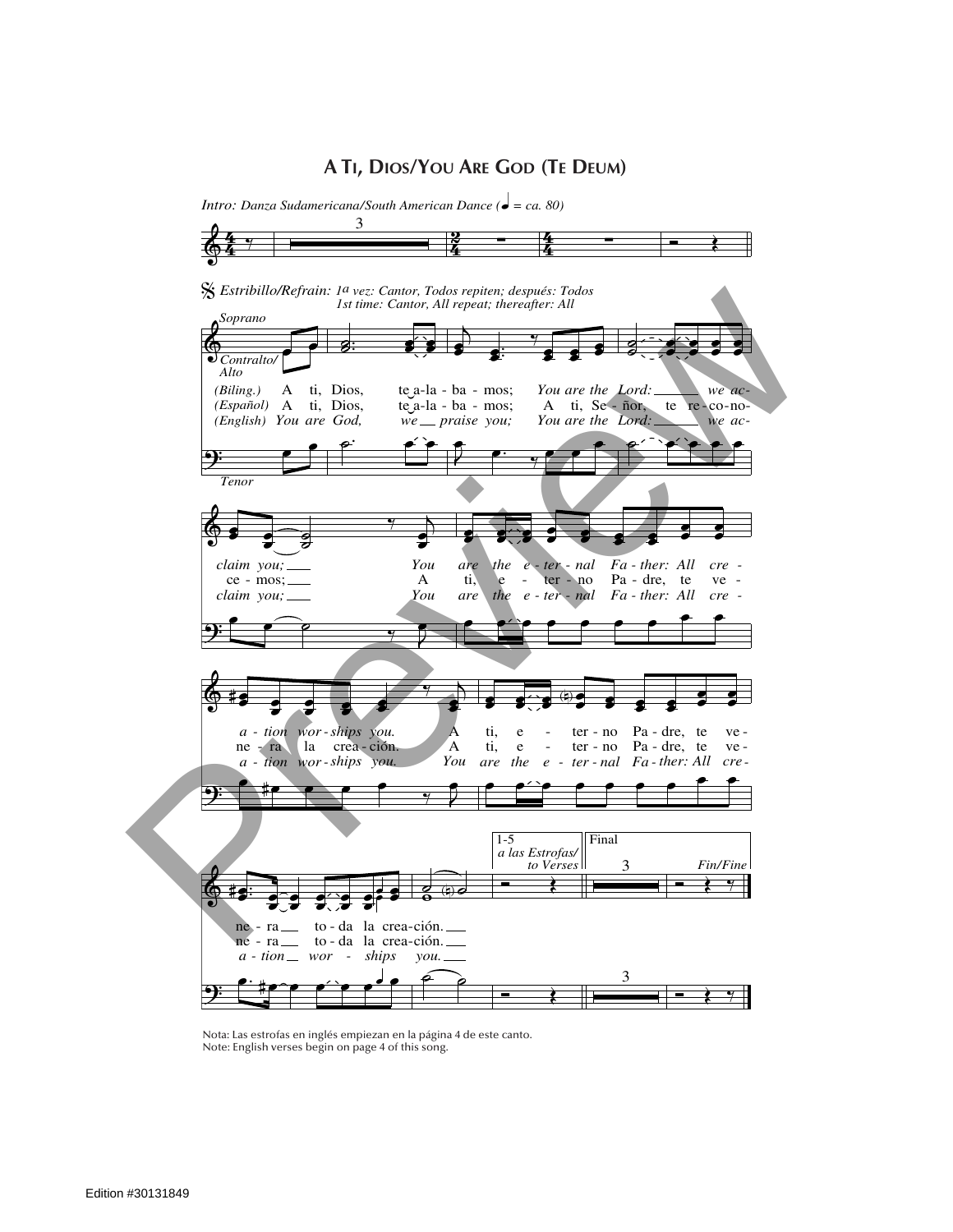A TI, DIOS/YOU ARE GOD (TE DEUM), cont. (2)

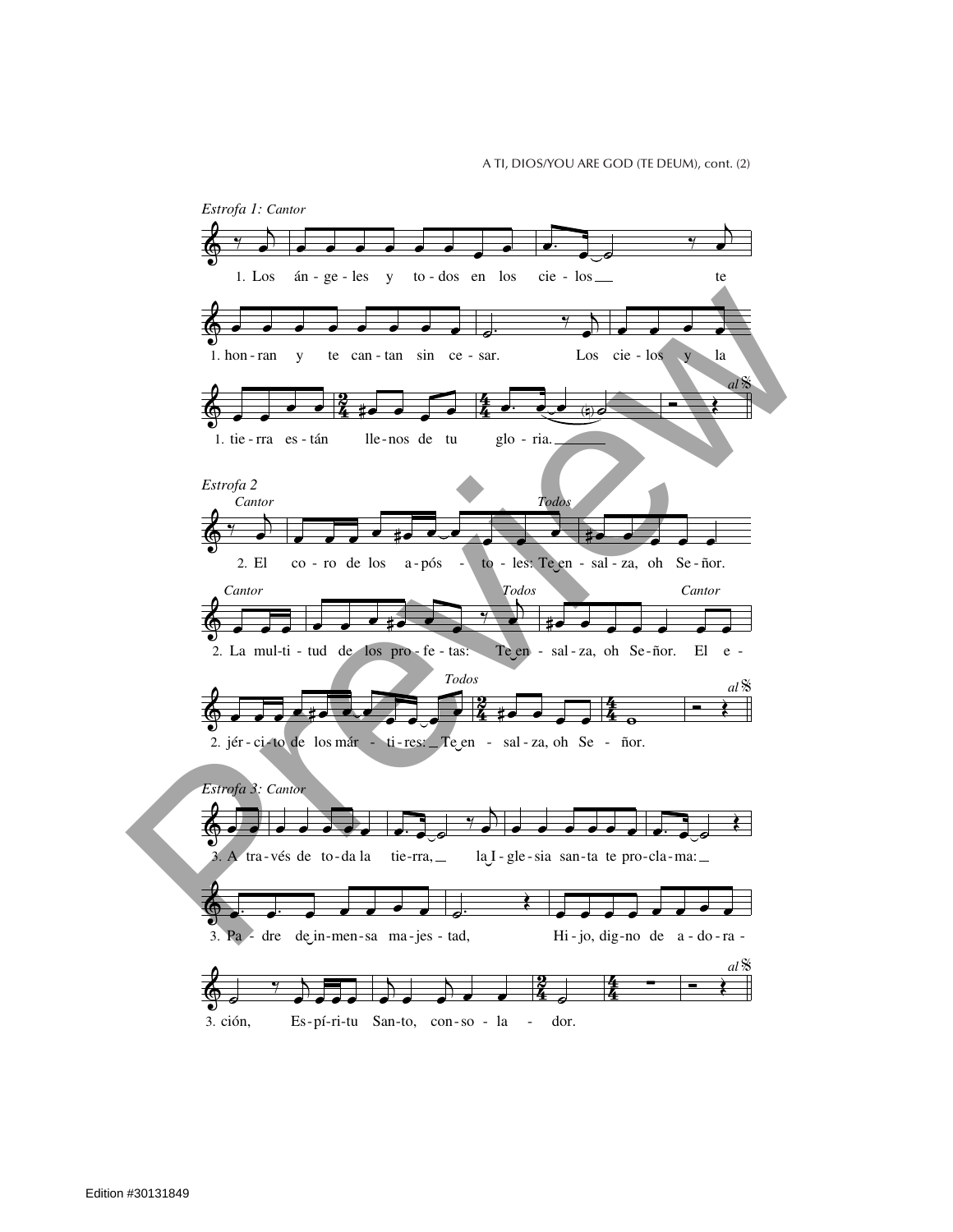A TI, DIOS/YOU ARE GOD (TE DEUM), cont. (3)

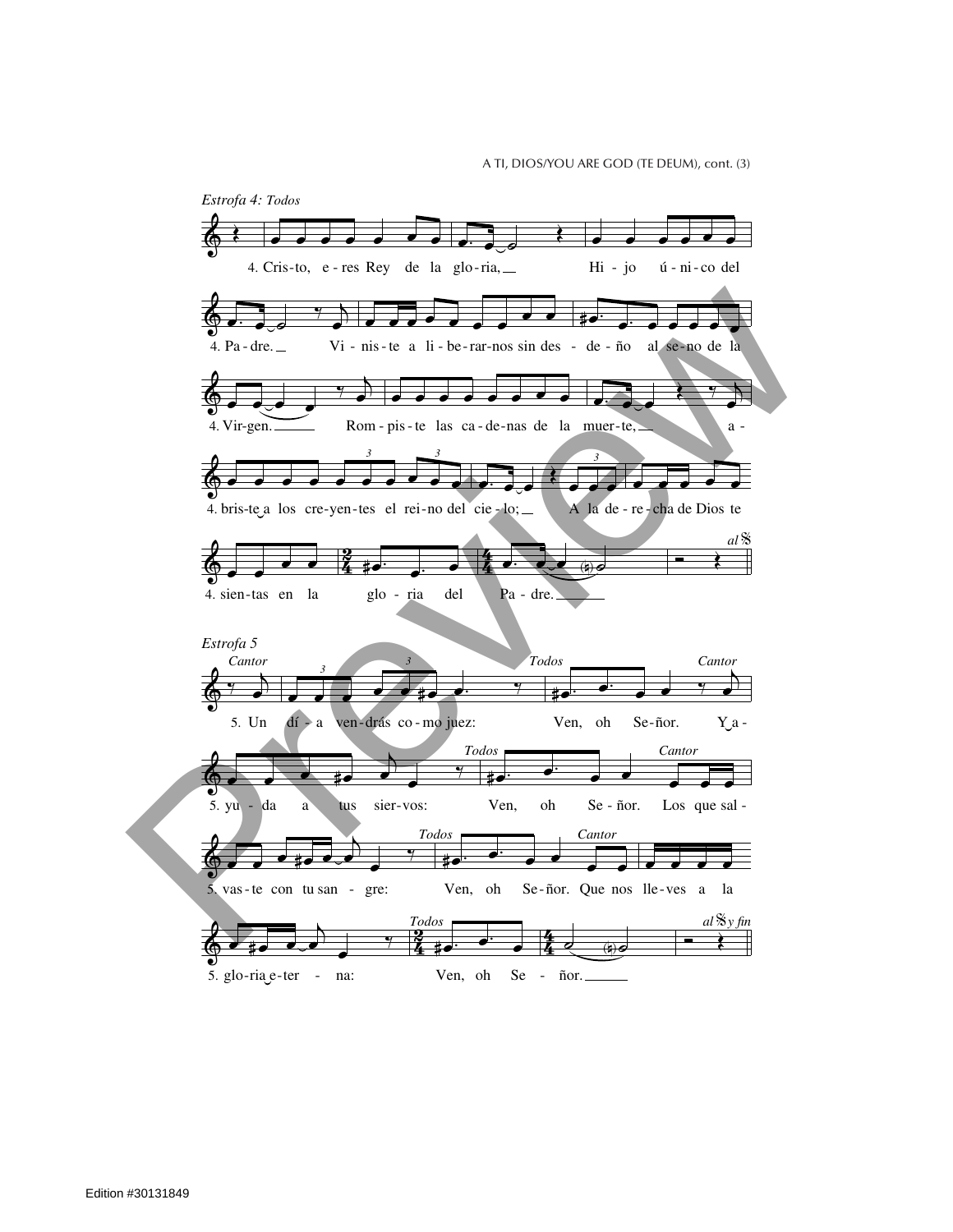A TI, DIOS/YOU ARE GOD (TE DEUM), cont. (4)